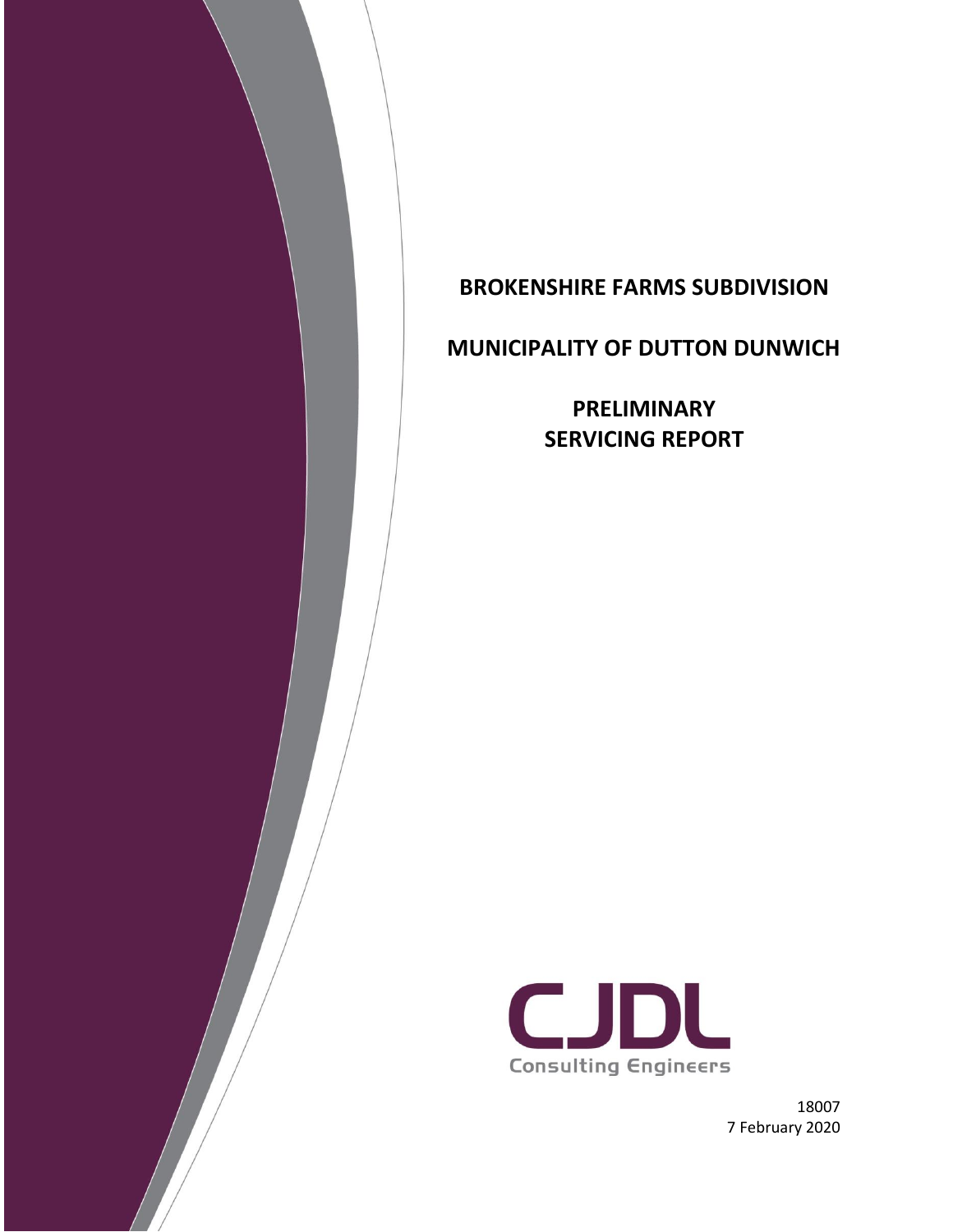

#### CYRIL J. DEMEYERE LIMITED

John D. Wiebe, P. Eng. | T. Paul Tuff, P. Eng.<br>Peter J. Penner, P. Eng. | Deren Lyle, P. Eng.<br>Andrew Gilvesy, P. Eng. | Matt Sweetland, P. Eng.

261 Broadway, P.O. Box 460, Tillsonburg, ON N4G 4H8 T: 519-688-1000 F: 519-842-3235

www.cjdleng.com

7 February 2020 18007

### **BROKENSHIRE FARMS SUBDIVISION MUNICIPALITY OF DUTTON DUNWICH PRELIMINARY SERVICING REPORT**

#### **TABLE OF CONTENTS**

|     |                                                       | <b>PAGE</b>    |
|-----|-------------------------------------------------------|----------------|
| 1.0 | <b>Introduction</b>                                   | 1              |
| 2.0 | <b>Parks and Trails</b>                               | $\overline{2}$ |
| 3.0 | Transportation                                        | $\overline{2}$ |
| 4.0 | <b>Grading &amp; Geotechnical</b>                     | $\overline{2}$ |
| 5.0 | Watermain                                             | 3              |
| 6.0 | <b>Sanitary Sewage</b>                                | 3              |
| 7.0 | <b>Storm Drainage Including Stormwater Management</b> | 4              |
| 8.0 | <b>Electrical and Utilities</b>                       | 5              |
|     |                                                       |                |

#### **List of Figures:**

Drawing 1 – Preliminary Servicing Plan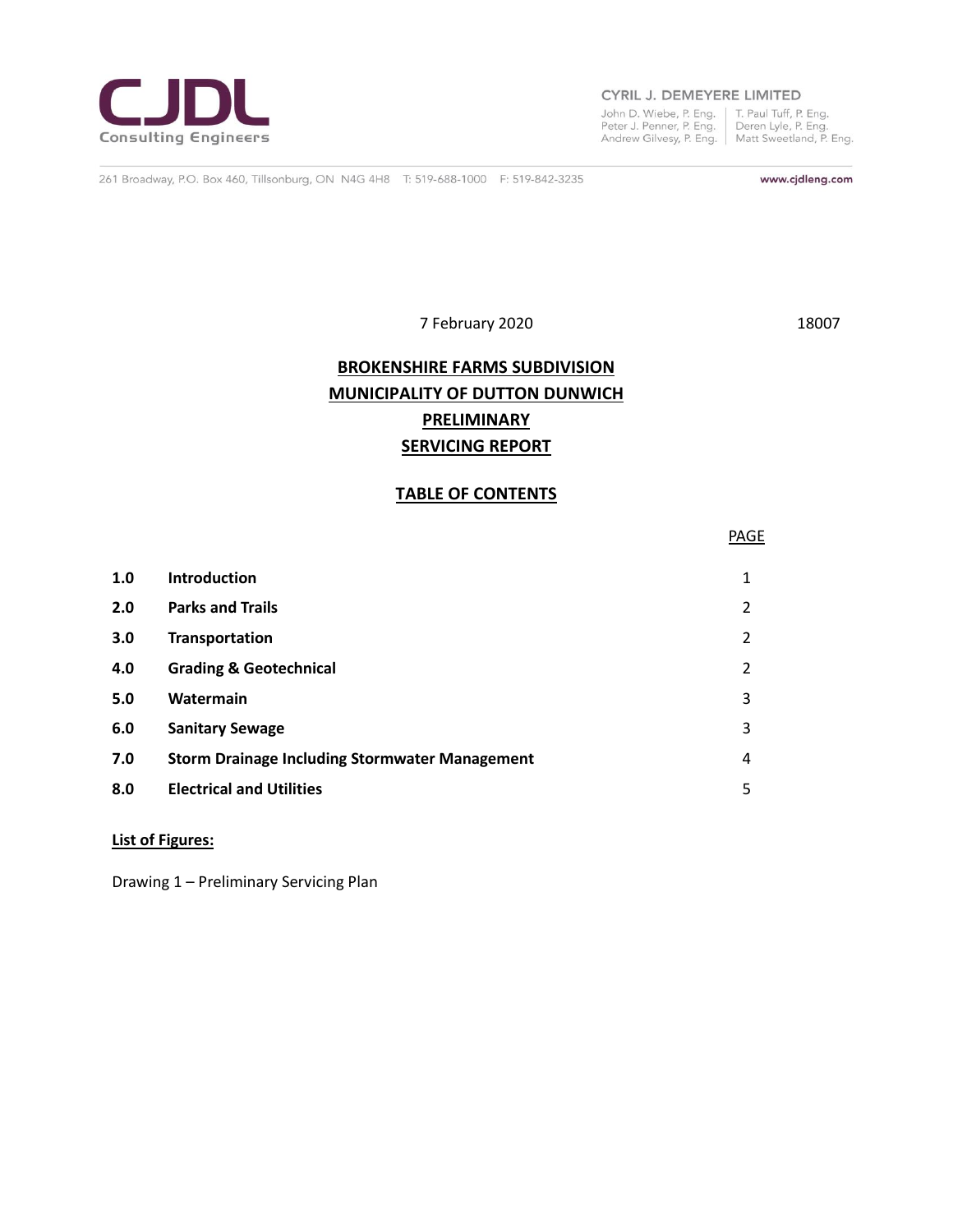

CYRIL J. DEMEYERE LIMITED

John D. Wiebe, P. Eng. T. Paul Tuff, P. Eng. Peter J. Penner, P. Eng. Deren Lyle, P. Eng Andrew Gilvesy, P. Eng. | Matt Sweetland, P. Eng.

261 Broadway, P.O. Box 460, Tillsonburg, ON N4G 4H8 T: 519-688-1000 F: 519-842-3235

www.cjdleng.com

7 February 2020 18007

## **BROKENSHIRE FARMS SUBDIVISION MUNICIPALITY OF DUTTON DUNWICH PRELIMINARY SERVICING REPORT**

#### **1.0 Introduction**

Brokenshire Farms Subdivision property consists of approximately 10.69 ha (26.4 ac) of land, being part of Lot 13, Concession A, Geographic Township of Dutton, Municipality of Dutton Dunwich, County of Elgin. The proposed subdivision lands are located within the settlement boundary of Dutton, are currently vacant farmland and are considered developable. The subject lands are proposed to be developed into an 82 lot (92 unit) low density residential subdivision.

The farm is bounded to the north by agricultural land and eventually Pioneer Line, to the east by agricultural land, and to the west and south by existing residential development.

The site generally consists of silty clay soils and is generally flat terrain, with contours ranging from elevation 219 to 220±m.

An overview of the proposed development is provided in the following report and referenced on the attached Preliminary Servicing Plan. The report will provide a practical servicing concept for Brokenshire Farms Subdivision and has been authored to accompany the Draft Plan and Zoning By-Law Amendment Applications.

| Phase No.                | Lots             | Total # of Units |
|--------------------------|------------------|------------------|
| 1 (Nancy & Lila Streets) | 1-39, 62, 63, 82 | 35 single        |
|                          |                  | 7 semi-detached  |
|                          |                  | 49 units         |
| 2 (Street 'A')           | 54-61, 64-81     | 23 single        |
|                          |                  | 3 semi-detached  |
|                          |                  | 29 units         |
| 3 (Street 'B')           | 40-53            | 14 single        |
|                          |                  | 0 semi-detailed  |
|                          |                  | 14 units         |
| Total                    | 82 lots          | 72 single        |
|                          |                  | 10 semi-detailed |
|                          |                  | 92 units         |

At this time, the subdivision is proposed to be developed in three (3) phases, summarized as follows;

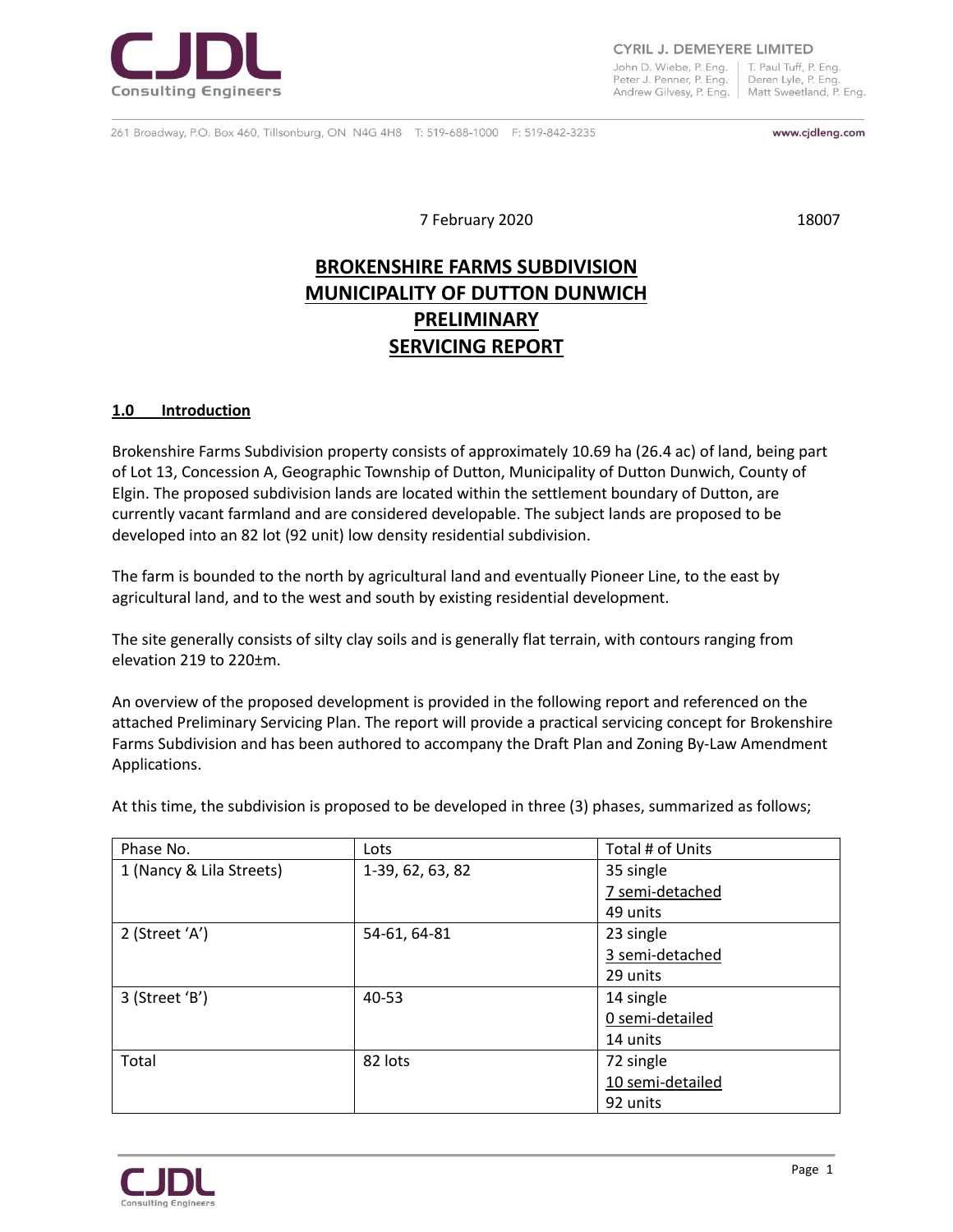#### **2.0 Parks and Trails**

The Municipality of Dutton Dunwich's policy recommends that 5% of the development area be dedicated as parkland for low-density residential subdivisions or that cash-in-lieu be provided. After consultation with Municipality of Dutton Dunwich staff, it is understood that cash-in-lieu is preferred, as these funds can be used to upgrade existing municipal park facilities.

#### **3.0 Transportation**

Brokenshire Farms Subdivision property is proposed to contain 92 residential units (72 single family and 10 semi-detached lots) will include two (2) points of access for vehicular and pedestrian connections; Nancy Street from the west and Lila Street from the south. These streets form part of a looped internal street network.

All internal streets of the subdivision development are proposed as a 'local' designation, with 8.1 m asphalt width (2 x 3.0 travel lanes, 1 x 2.1m parking lane) and 8.98 m back-to-back OPSD 600.010 mountable curb. Right-of-way widths are proposed primarily either as 20m or 20.117m (66') for Nancy Street, Lila Street, and Street 'A', and as 18m for Street 'B', a cul-de-sac inclusive of only fourteen (14) residential units.

The Draft Plan also provides for the easterly extension of Nancy Street, to provide a point of access for possible future expansion of the settlement area. The Draft Plan does not provide for a northerly street connection, as lands are outside the settlement area; if the settlement area is expanded north, suitable point(s) of access will be provided directly from Pioneer Line.

Given that both Nancy Street and Lila Street were designed and constructed in anticipation of future extension to the subject lands and terminate at the Brokenshire Farms Subdivision property line, a Traffic Impact Assessment was not required to be completed in support of these applications.

#### **4.0 Grading & Geotechnical**

Existing contours range in elevation from 219 to 220±m, indicating generally flat terrain gently sloping from 0.5-1%, with localized areas of 1-2±% slopes. Steeper grades will be softened under postdevelopment conditions, where centreline road grades are typically anticipated to fall within the 0.5- 1.0% range. Road grades may be set in a saw-tooth pattern, as required, to suit proposed SWM wet pond drainage areas. Pre-development major flow paths are generally required to be maintained in postdevelopment conditions.

Lot grading will be designed to minimize the number of rear-yard catchbasins, where practical. Back-toback lots on parallel streets will generally be designed as back-to-front drainage, where catch basins are not required for lot drainage. Earth grading will raise boulevards and rear property lines to grade prior to sewer servicing. Surplus fill stripped from high points will be placed in low lying areas where it can be accommodated.

'Geotechnical Test Pit Investigation' (Englobe, 3 September 2019) found native material onsite to be predominately silty clay till, with test pits advanced dry upon completion. The silty clay native material is also conducive to the proposed SWM wet pond facility. Refer to Englobe 2019 for further detailed information.

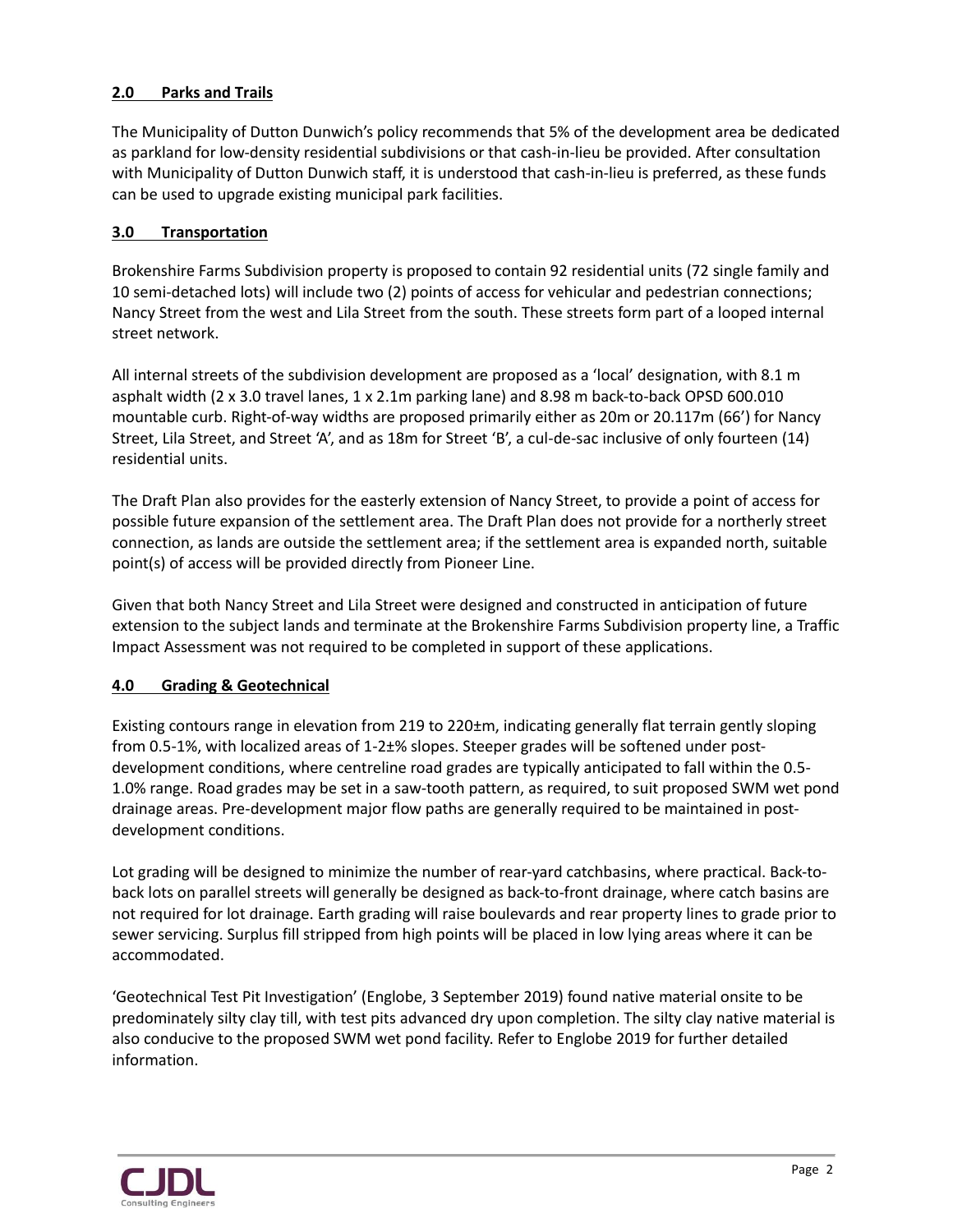#### **5.0 Watermain**

Brokenshire Farms Subdivision will be provided with municipal water by extending the Municipality of Dutton Dunwich's existing distribution system.

150mmø PVC DR18 watermain stubs exist at the subdivision connection points to each Nancy Street and Lila Street, and will be extended through the subdivision to complete the loop and eliminate the existing dead-ends. 150mmø PVC DR18 watermain will also be provided on Street 'A', also looped with connections to each Nancy Street and Lila Street. Street 'B' cul-de-sac will also be provided with a 150mmø PVC DR18 watermain to the last hydrant, followed by a 50mmø watermain loop around the culde-sac.

Each housing unit will be provided with an individual 25mmø PEX DR9 water service. Hydrants will be spaced throughout the subdivision in accordance with Ontario Building Code (OBC) and municipal requirements.

#### **6.0 Sanitary Sewage**

Sanitary sewage from Brokenshire Farms Subdivision is part of the design tributary area for the existing sanitary sewage pumping station located southerly on Lila Street, near the intersection of Ridge Street. This pumping station was constructed c. 2007 as part of servicing of Ridge Woods Estates Subdivision.

This pumping station consists of two (2) alternating-duty submersible pumps located within a 2400mmø precast concrete wet well. Pumps are controlled with an ultrasonic level transducer equipped with backup floats connected to the Municipality's SCADA control system. Valving is located in a separate precast concrete valve chamber. The 100mmø forcemain outlets south on Lila Street to an existing 200mmø sanitary sewer, all of which is eventually tributary to the municipality waste water treatment facility.

Sanitary sewage will be conveyed to the pumping station by extending the existing 200mmø sanitary sewer stub on Lila Street northerly. Internal sewers within the proposed subdivision generally will be 200mmø at 0.40%.

Each housing unit will be provided with an individual sanitary PDC. The existing Lila Street stub was installed with sufficient depth to provide main floor gravity service to each unit; however, is too shallow to provide gravity basement service to units in the northwest area of the subdivision development. Units with main floor gravity service only may be equipped with a sewage ejector pump in the basement, if a downstairs washroom is desired by the homeowner. Further information will be provided as detailed engineering design of the subdivision is advanced.

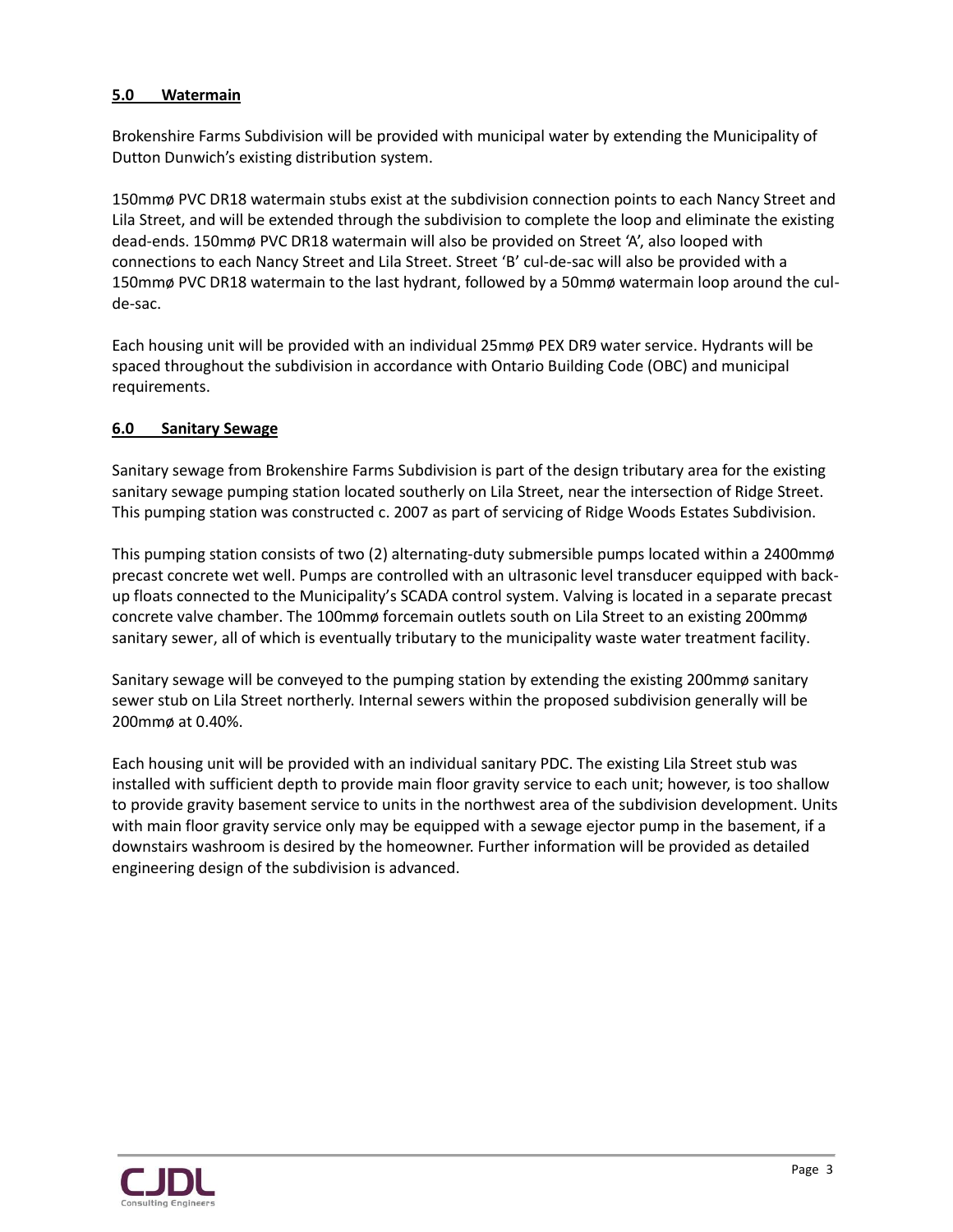#### **7.0 Storm Drainage Including Stormwater Management**

The 'Preliminary Stormwater Management Report' (CJDL, February 2020) has been authored in support of the Draft Plan Application for Brokenshire Farms Subdivision. The following is a summary of findings presented in the report:

- i. Brokenshire Farms Subdivision is located within the jurisdiction of the Lower Thames Valley Conservation Authority (LTVCA). Drainage of the site is currently provided through a series of existing Municipal Drains; the north 5.16 ha is tributary to the Bennett Drain, and the south 5.53 ha is tributary to the Brown Drain (via the Ossel Drain). Both Drains generally flow southwest to the Mennie Drain, ultimately outletting to Lake Erie.
- ii. In post-development conditions, storm run-off from the entirety of Brokenshire Farms Subdivision lands is proposed to be conveyed north to the Bennett Drain. The Brown Drain is not proposed for use as a drainage outlet for the subdivision lands due to existing capacity concerns identified by the Municipality of Dutton Dunwich. Immediately downstream of Brokenshire Farms Subdivision the Brown Drain open channel is enclosed as a 1,825mmø CSP pipe through the Village of Dutton.
- iii. An end-of-pipe SWM wet pond facility is proposed to be constructed near the northeasterly limit of the property and will be the primary vehicle to provide quantity and quality control for the development. Storm runoff from the subdivision will be conveyed to the SWM facility via a network of storm sewers, catchbasins, and storm PDCs, to be designed in accordance with Municipal Design criteria.
- iv. The permanent pool volume in the wet pond will allow Ministry of the Environment, Conservation and Parks (MECP) targets for 'normal level' quality control to be achieved (suspended solids settlement, biological removal of pollutants, etc.), and the outlet control structures will restrict peak flows to pre-development levels from storm events up to 100-year design frequency. All proposed works will be designed in general accordance with MECP Stormwater Management Planning and Design Manual design guidelines.
- v. The SWM wet pond and piped outlet are proposed to be formally incorporated as a Branch to the Bennett Drain. The Developer will file a Petition for Drainage Works by Owner concurrent with these planning applications.

Please refer to the 'Preliminary Stormwater Management Report' (CJDL, February 2020) for more detailed information.

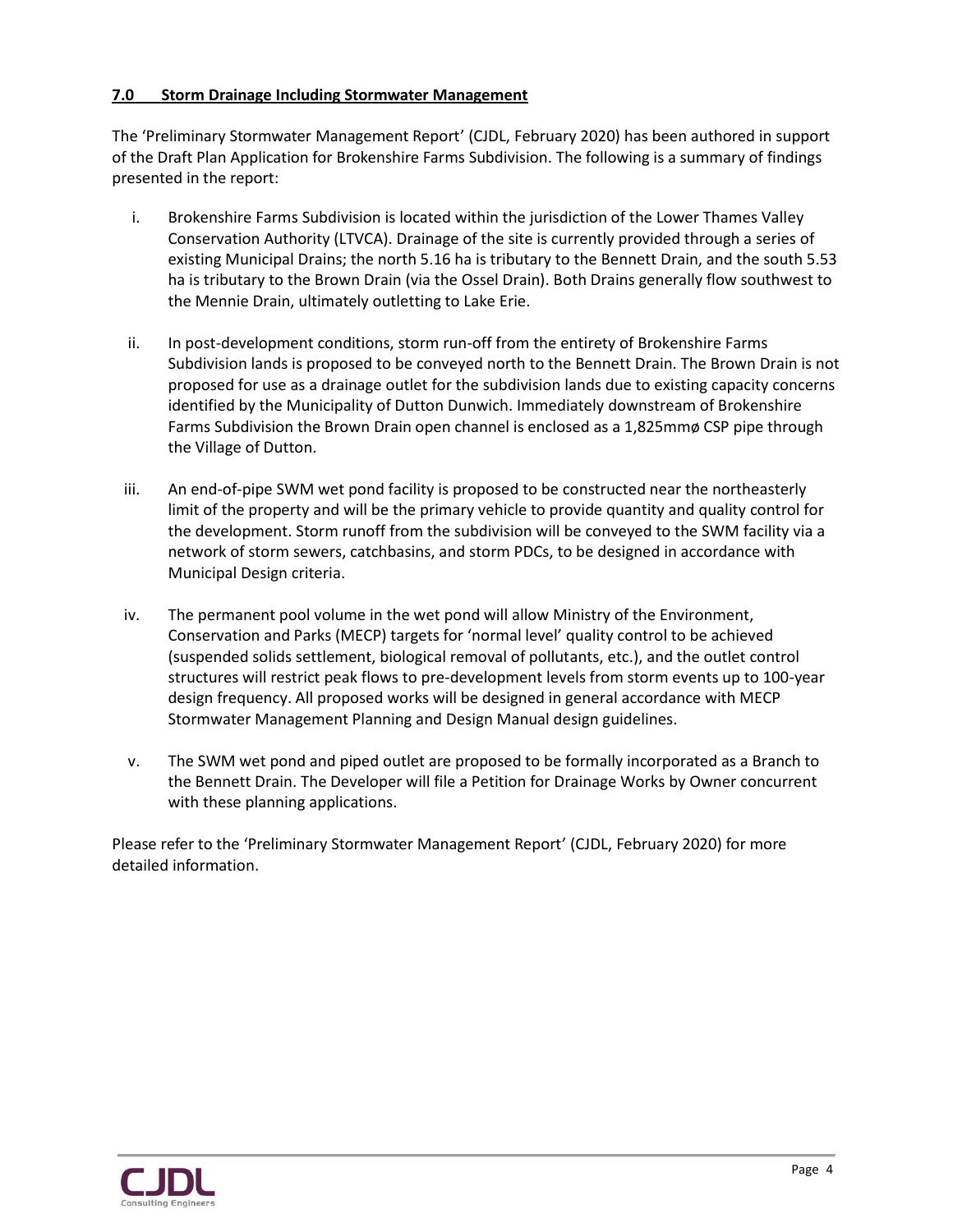#### **8.0 Electrical and Utilities**

Brokenshire Farms Subdivision lands are currently within the electrical service territory of Entegrus Powerlines Inc. (EPI). It is anticipated that the proposed subdivision will receive electrical power from EPI by extending their existing plant on Nancy Street and Lila Street.

Contact with EPI, telephone, cable TV, and natural gas utility companies will continue following submission of this Draft Plan Application.

All of which is respectfully submitted by,

<u>M</u>

Deren Lyle, P. Eng.

DL/sed

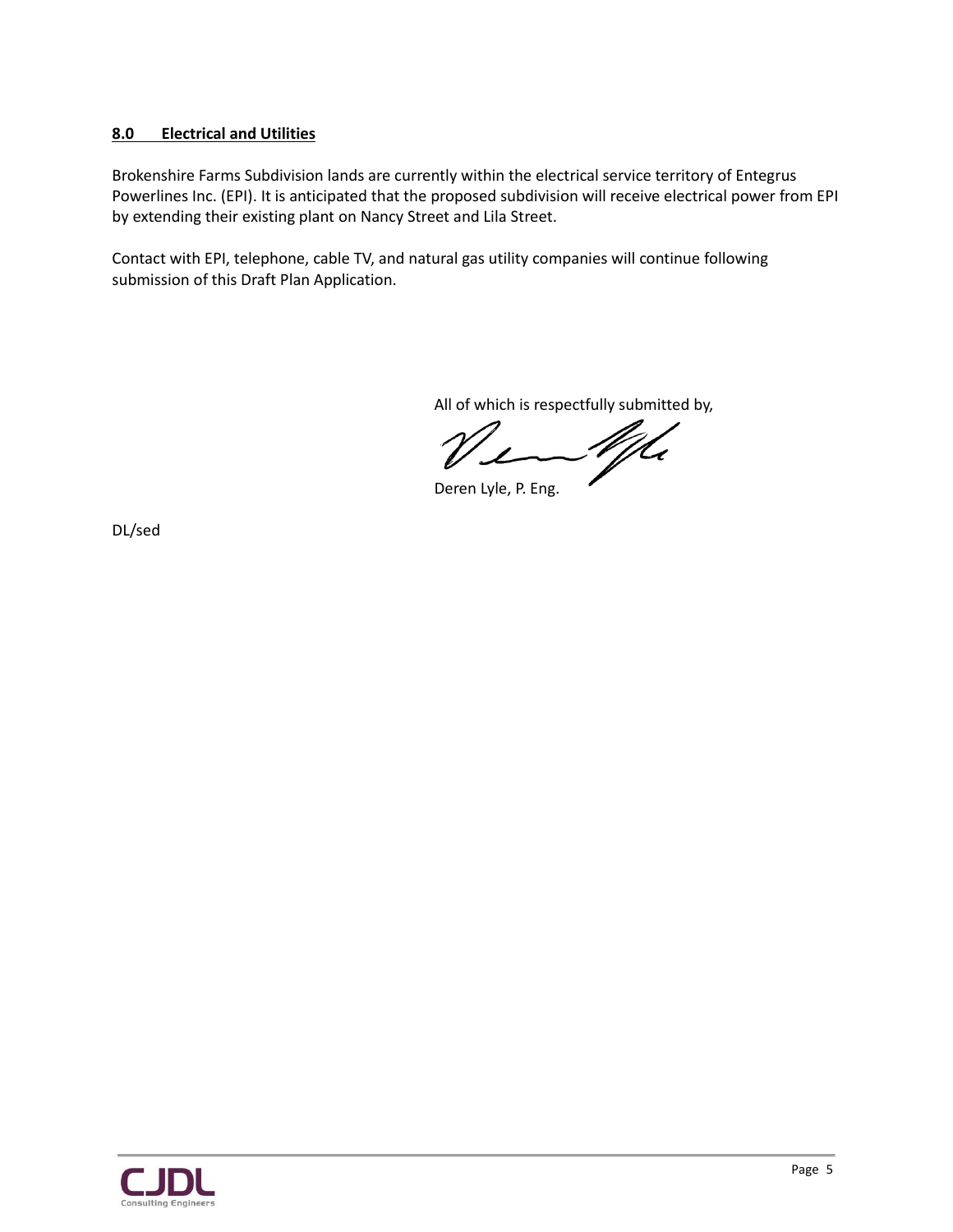## **LIST OF FIGURES**

Drawing 1 – Preliminary Servicing Plan